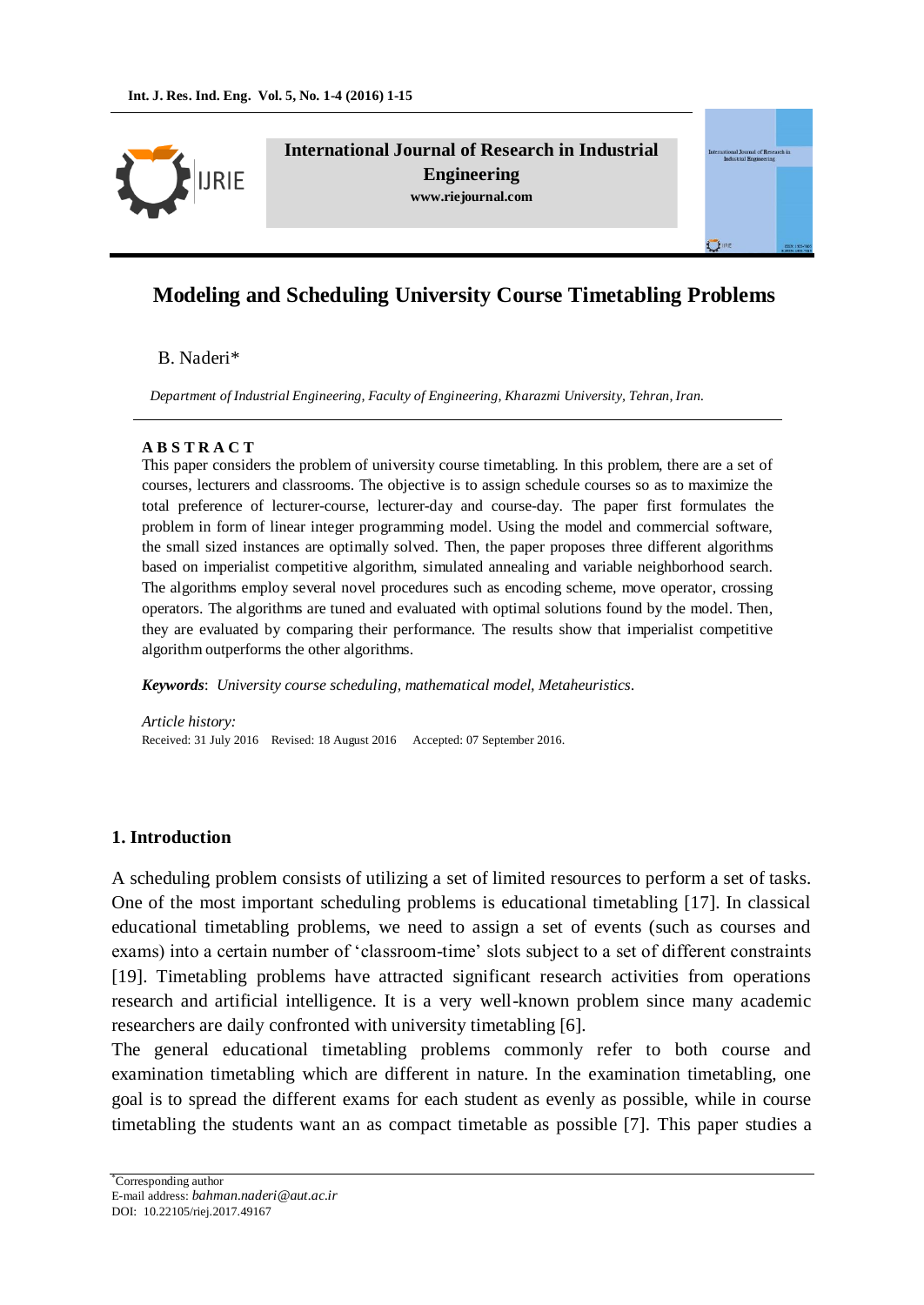class of educational timetabling problems, known as the university course timetabling problem (UCTP). It has always been a difficult task for academic offices at universities each semester to manage this problem. The job of course arrangement is a complex system in which various issues must be considered.

The UCTP has been proved to be an NP-hard [3]. It includes two decision dimensions: teacher assignment and class scheduling. The teacher assignment is to specify which teachers will teach what courses. The class scheduling determines each course will present in which class. The decisions must be taken so as to satisfy a given set of constraints. It should consider teacher's professional knowledge and qualifications, teacher preferences (such as their preferred courses, days and time periods), fair distribution of overtime among the teachers, student requests, expectations in class offerings, curriculum planning policies of the school and school's available equipment and facilities. Any conflict with teacher schedules and class rooms is also avoided. All these issues make the problem very hard to solve in real world circumstances [16].

The constraints that contribute to the complexity of UCSP can be divided into two categories; hard and soft [18]. For a timetable to be feasible, all hard constraints must be satisfied. An example of a hard constraint is that no student should be required to simultaneously sit two classes. On the other hand, soft constraints are requirements that are not essential but should be held as far as possible (soft constraints can be contravened if necessary). Therefore, soft constraints are sometimes referred as preferences; and they are to evaluate the quality of the solutions. For an example, a common soft constraint is to evenly spread classes to the best possible extent. The overall objective is to find a feasible timetable that satisfies all the hard constraints to maximize the satisfaction of both teachers and classes based on their preferences (or minimize the violation of the soft constraint).

The UCTP can totally differ from one university to another [2, 6, 9, 30]. Every university has a unique set of requirements in order to effectively utilize their resources, meet the requirements of their business, provide a high level of satisfaction to their students etc. Therefore, a customized procedure for the course scheduling system must be developed to fulfill all these unique requirements.

The rest of the paper is organized as follows. Section 2 formulates the problem. Section 3 develops solution algorithms. Section 4 presents the results of experiments. Finally, Section 5 concludes the paper.

# **2. Problem formulation**

The first step to study optimization problems is building a mathematical model. For a long time, mathematical models were only used to express all the characteristics of a problem. If the problem is NP-hard, solving the mathematical model is not an effective solution method. Moreover, the mathematical model is a starting point in other solution algorithms such as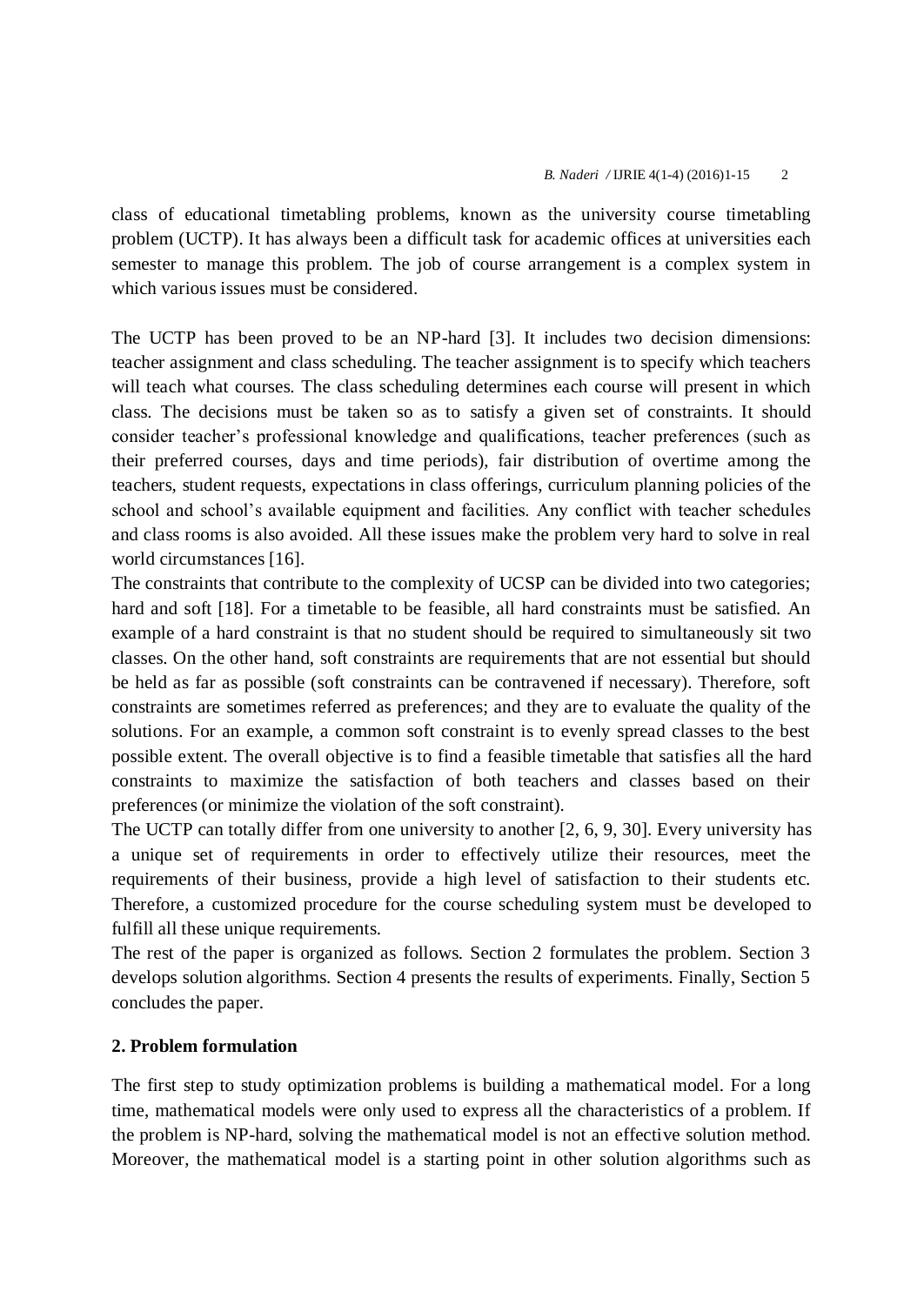branch and bound, and their performance highly depends on the effectiveness of the model. All these reasons together show the importance of the model. Timetabling problems are commonly formulated by integer linear programming models. The proposed mathematical model is described in the following sections. The notations and parameters used in both models are as follows.

The UCTP consists of a set of m courses, a set of n lecturers and a set of e classrooms. They should be scheduled in d days and on each day, there are time periods. In each time period, one course can be executed at each classroom. Each lecturer has his own preference to teach each course among the courses of his expertise. Each course can be executed only in a subset of classrooms and a subset of days. The objective is to maximize the preference of lecturers and to minimize the number of used classrooms. The following parameters and indices are established.

- n The number of lecturers
- m The number of courses
- e The number of classrooms
- d The number of days
- k Index for working days  $\{1, 2, \ldots, d\}$
- i Index for lecturers where  $\{1, 2, ..., n\}$
- j Index for courses where  $\{1, 2, \dots, m\}$
- l Index for classrooms  $l = \{1, 2, \dots, e\}$
- t Index for time period  $t = \{1,2,...,3\}$
- $p_{i,i}^1$ The preference of lecturer i for teaching course j.
- $p_{i,k}^2$ The preference of lecturer i for being invited on day k.
- $p_{i,k}^3$ The preference of course j for being presented on day k.
- $a_{i,k}$  Parameter taking value 1 if lecturer i can be invited on day k, and 0 otherwise.
- $b_{i,j}$  Parameter taking value 1 if lecturer i can teach course j, and 0 otherwise.
- $c_{i,l}$  Parameter taking value 1 if course j can be presented in classroom l, and 0 otherwise.

Decision Variables:

- $Z_{i,j,k,l,t}$  Binary variable taking value 1 if lecturer i teaches course j on day k in classroom l in time period t, and 0 otherwise.
- $X_{i,k}$  Binary variable taking value 1 if lecturer i is invited on day k, and 0 otherwise.

Maximize  $Z = \sum_{i=1}^{n} \sum_{k=1}^{d} X_{i,k} \cdot p_{i,k}^1 + \sum_{i=1}^{n} \sum_{j=1}^{m} \sum_{k=1}^{d} \sum_{l=1}^{e} \sum_{t=1}^{3} Z_{i,j,k,l,t} \cdot p_{i,j}^2 +$  $\sum_{i=1}^{n} \sum_{j=1}^{m} \sum_{k=1}^{d} \sum_{l=1}^{e} \sum_{t=1}^{3} Z_{i,j,k,l,t} \cdot p_{j,k,l}^{3}$ (1) Subject to: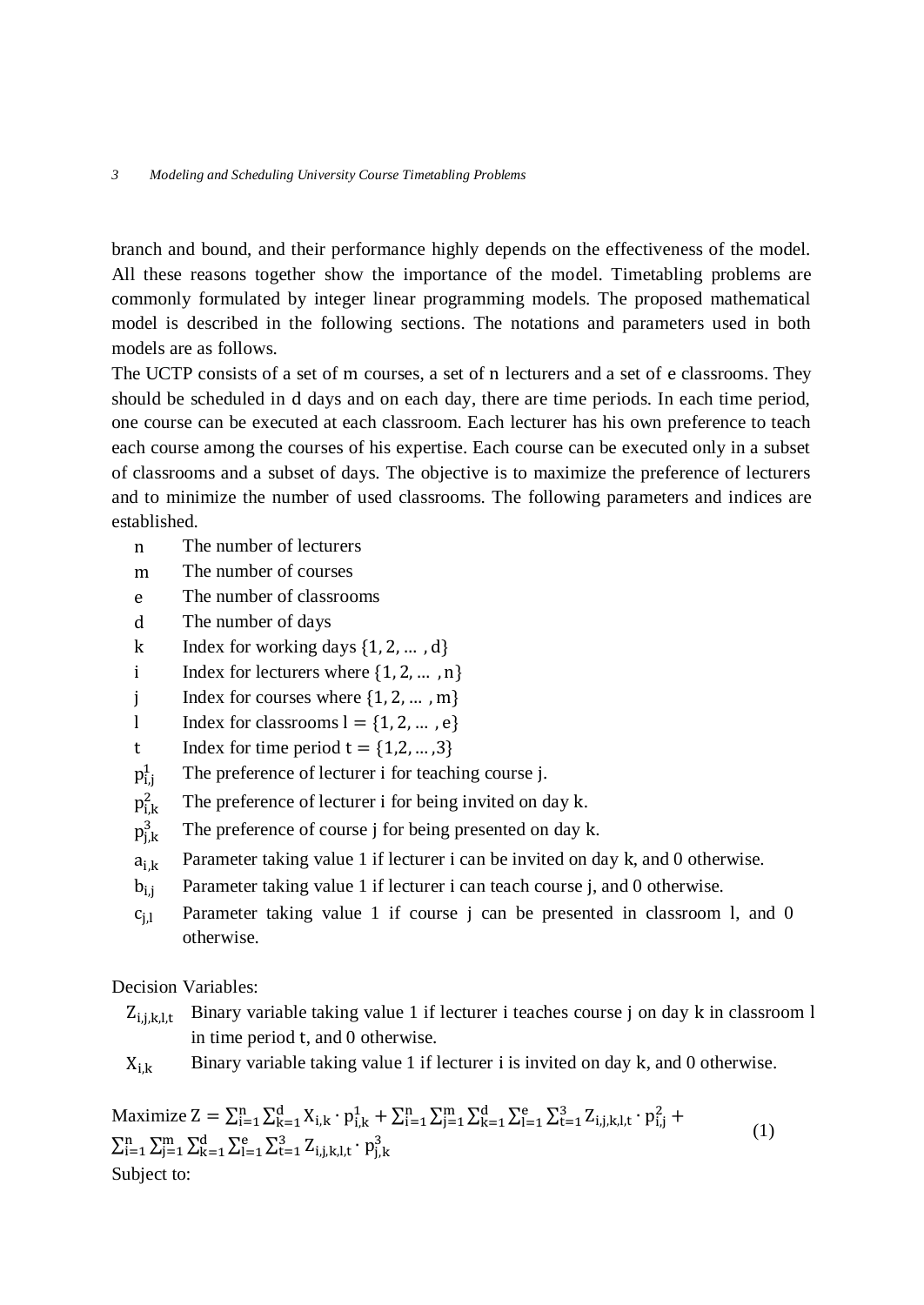| $\sum_{i=1}^{n} \sum_{k=1}^{d} \sum_{l=1}^{e} \sum_{t=1}^{3} Z_{i,j,k,l,t} = 1$ | A'                    | (2) |
|---------------------------------------------------------------------------------|-----------------------|-----|
| $\sum_{i=1}^{m} \sum_{l=1}^{e} Z_{i,j,k,l,t} \leq X_{i,k}$                      | $\forall_{i,k,t}$     | (3) |
| $X_{i,k} \leq a_{i,k}$                                                          | $\forall_{i,k}$       | (4) |
| $\sum_{i=1}^{n} \sum_{i=1}^{m} Z_{i,j,k,l,t} \leq 1$                            | $\forall_{k,l,t}$     | (5) |
| $\sum_{k=1}^{d} \sum_{l=1}^{e} \sum_{t=1}^{3} Z_{i,j,k,l,t} \leq b_{i,j}$       | $\forall_{i,i}$       | (6) |
| $\sum_{i=1}^{n} \sum_{k=1}^{d} \sum_{t=1}^{3} Z_{i,i,k,l,t} \leq c_{i,l}$       | $\forall_{i,l}$       | (7) |
| $X_{i,k} \in \{0,1\}$                                                           | $\forall_{i,k}$       | (8) |
| $Z_{i,j,k,l,t} \in \{0,1\}$                                                     | $\forall_{i,j,k,l,t}$ | (9) |

Equation (1) is the objective function which calculates the total utility. Constraint set (2) ensures that each course is presented. Constraint set (3) determines the days a lecturer has courses to teach. Besides, it assures that each lecturer teaches at most one course at any time slot. Constraint set (4) limits lecturers' course to the days they prefer. onstraint set (5) avoids cross assignment, i.e., at each classroom, at most one course can be presented at a time. Constraint set (6) specifies that each lecturer is assigned to courses that he/she can teach. Constraint set (7) ensures that each course is assigned to classes having necessary equipment. Constraint sets (8) and (9) define the decision variables.

### **3. Solution algorithms**

The problem of university course scheduling is known to be a hard problem to solve. Therefore, the most effective algorithms to solve it are metaheuristics [14]. Examples of these algorithms include graph coloring heuristics [6], Tabu Search [31], simulated annealing [29], evolutionary algorithms [27], case-based reasoning [5], two-stage heuristic algorithms [8, 10] and so on. Interested readers are referred to [18] for a comprehensive survey of the automated approaches for university timetabling presented in recent years.

This paper proposes three different metaheuristics, imperialist competitive algorithm, simulated annealing and variable neighborhood search. We first explain the encoding scheme used in the algorithms and then describe the algorithms.

# **3.1. The encoding scheme**

The first step to develop an algorithm is to design an encode scheme to represent solutions of the problem under consideration to the algorithm. The encoding scheme could be either direct or indirect encoding. The indirect encoding schemes are those we need to decode the solutions to calculate the objective functions while the direct encoding schemes are those in which the objective function of the corresponding solution is directly calculated from the encoded solution. In another sense, the encoding scheme could be either complete or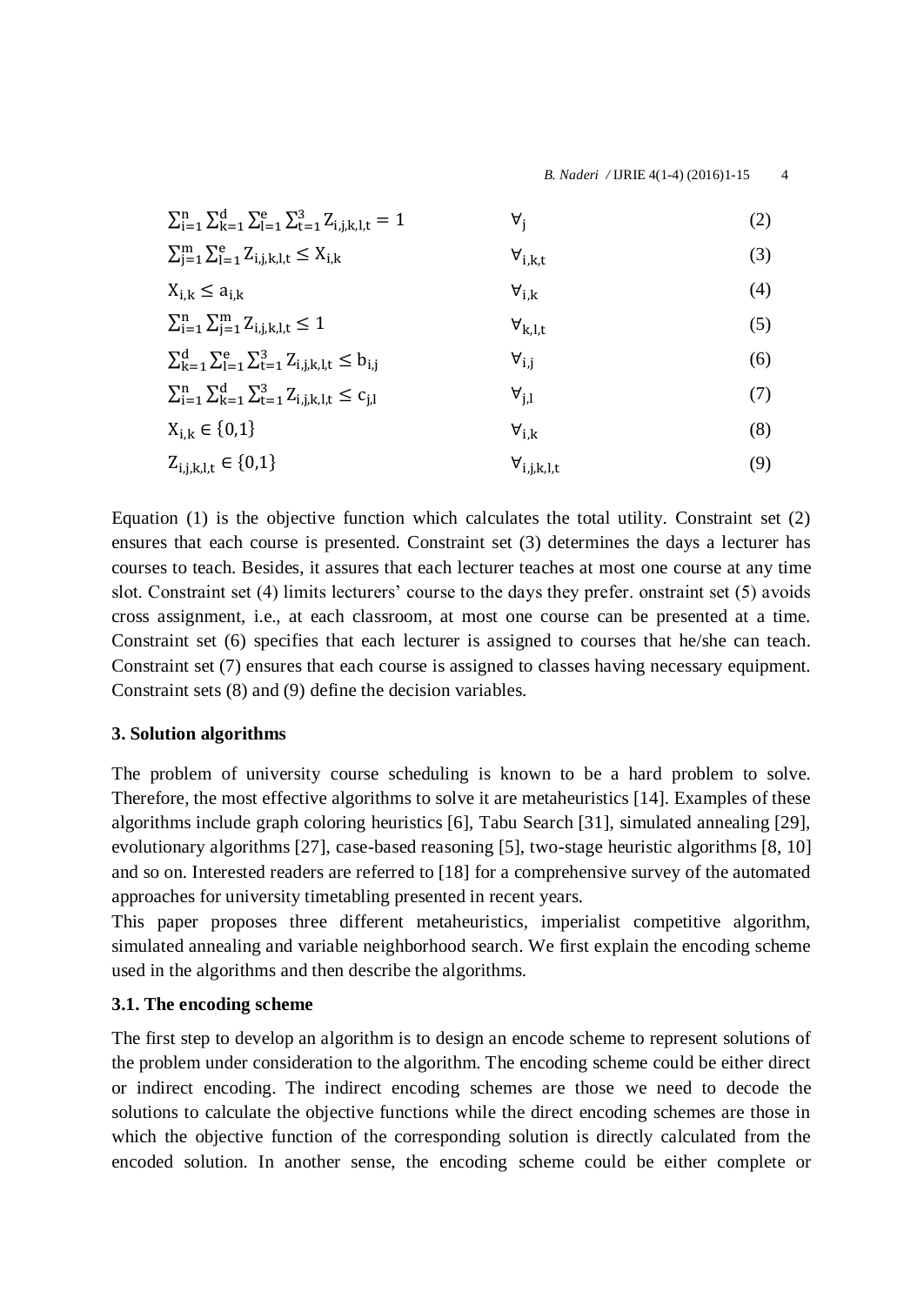incomplete. The complete encoding schemes are those can represent all possible solution for the problem while incomplete schemes are those by which all solutions of the problem cannot be represented.

We represent the solution space by two binary matrixes and a dispatching rule. The first binary matrix shows the course-lecturer assignment; that is, which course is taught by which lecturer. In this matrix, rows and columns represent courses and lecturers, respectively where "1" means assignment while "0" means non-assignment and "-" means the corresponding lecturer cannot teach the course. The second matrix represents the lecturer-day invitation; that is, each course-lecturer is presented on which day. In this matrix, row and columns represent days and lecturers, respectively where "1" means invitation, "0" means non-invitation and "-" means the lecturer cannot be invited on that day. Notice that a lecturer at each day can have at most 3 courses. Therefore, the number of days that a lecturer is invited depends on the number of courses assigned to.

The dispatching rule applied here is to assign courses to classroom-time slots. Once the two decisions of course-lecturer assignment and lecturer-day are specified, the classroom-time slot decision is remaining; that is, which course is presented in what classroom and which time slots regarding the hard constraints of the problem. We propose the following rule to do so. Each course is assigned to the first available classroom that is qualified for the course when the lecturer is also available. If a lecturer is invited on more than one day, each course is presented on the day with the highest preference and available classrooms. Notice that this representation is complete and indirect. It is indirect since we need to decode the solution in order to calculate the objective functions and it is complete because all possible solutions for the problem can be represented.

# **3.2. Imperialist competitive algorithm**

The imperialist competitive algorithm (ICA) is a novel population based evolutionary algorithm to solve various optimization problems. This algorithm contains a population of agents, known as countries where they are classified as imperialists and colonies. A collection of one imperialist and several colonies is called an empire. The basis of ICA is to simulate three sociopolitical processes among the empires: imperialistic behavior, imperialistic competition and independence. The idea behind the imperialistic behavior is that the imperialist attempts to penetrate the colony by attracting the culture and the social structure of each colony toward itself. During the imperialist competition, weak empires collapse and powerful ones take possession of their colonies. There is always a probability for some colonies to jointly separate from their empires and constitute a new empire.

### **3.2.1.** *Initialization*

ICA starts with a number of countries each of which represents a possible solution for the problem. It selects those with relative high fitness to be the imperialist, and the remaining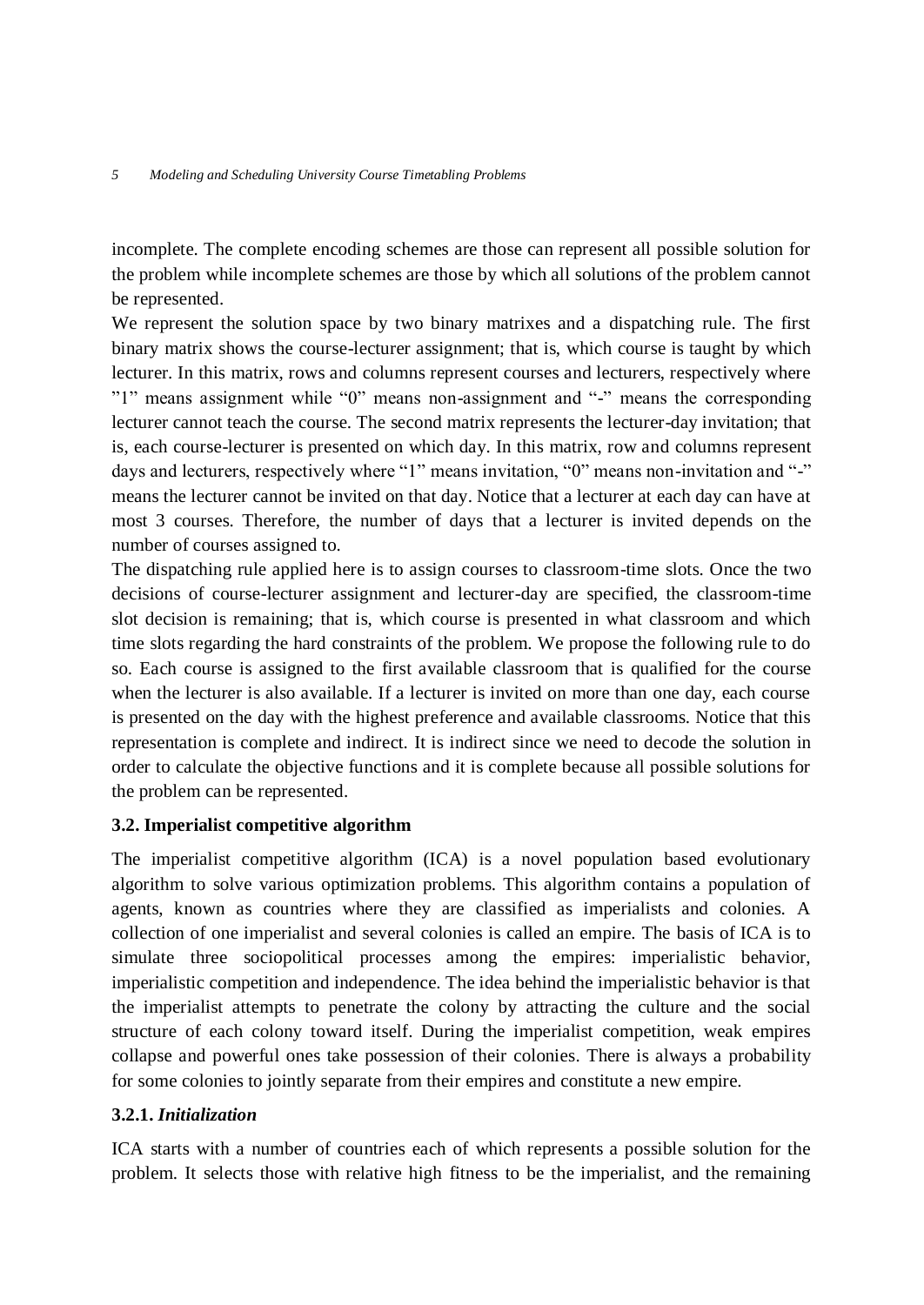becomes the colonies of these imperialists. The number of the colonies in each empire depends on the power of its imperialist. Hence, powerful imperialists have greater number of colonies while weaker ones have less.

The number of countries is the population size indicated by *pop*. The initial countries are randomly generated from the feasible solutions. To define the initial imperialists, the first *I* best countries of the population are selected as the imperialist and the rest as colonies. Therefore, there are  $I$  empires. To rank the countries, we need to calculate the fitness (i.e., the value of objective function). To assign colonies to imperialist, a stochastic procedure in which more chance is given to more powerful imperialists. To chance of empire k to hold each colony is as follows.

$$
p_k = \frac{fit(k)}{\sum_{h=1}^{pop}fit(h)}
$$

#### **3.2.2.** *Imperialist behavior mechanism*

After forming initial empires, the imperialist behavior mechanism commences and the colonies of an empire move towards their imperialist. While a colony approaches its imperialist, it might become more powerful (better fitness) than its imperialist. In this case, the colony overcomes the imperialist and takes the control of the whole empire. In fact, the colony and the imperialist swap their positions. Then, the procedure continues by the new imperialist and colonies change their path and start moving toward this new imperialist. After the exchanging step, the total power of each empire is recalculated which depends on both the power of the imperialist and its colonies.

To take a colony towards its imperialist, we define a new country that inherits from both the colony and imperialist. In fact, we combine the colony and imperialist to form a new country. This is done through an operator with the following steps.

For each lecture a random number between 0 and 1 is generated. If it is less than 0.6, the two columns of that lecturer from the imperialist (i.e., one from the lecturer-course assignment and one in the lecturer-day assignment) are copied into the new solution. Other columns of the new solution are filled from the colony. It is necessary to indicate that the new solution probably needs modification to be feasible solution. In the lecturer-course assignment, if a course is assign to two lecturers, one of the lecturers is randomly selected and the other one is crossed out. Moreover, if a course is not assigned to any lecturer, it is randomly assigned to a lecturer. Regarding this new lecturer-course assignment, lecturer-day assignment is updated.

After colonies are taken towards the current imperialist, the imperialist of the empire is updated. In other words, it is checked whether any of the new countries can beat the imperialist or not. If this is the case, the imperialist is replaced with that new country.

 Then, the total power of empire is reevaluated. It is recommended to use both power of imperialist and colonies to calculate the total power. We use the following formula to obtain the total power (tp) of empire  $k$ .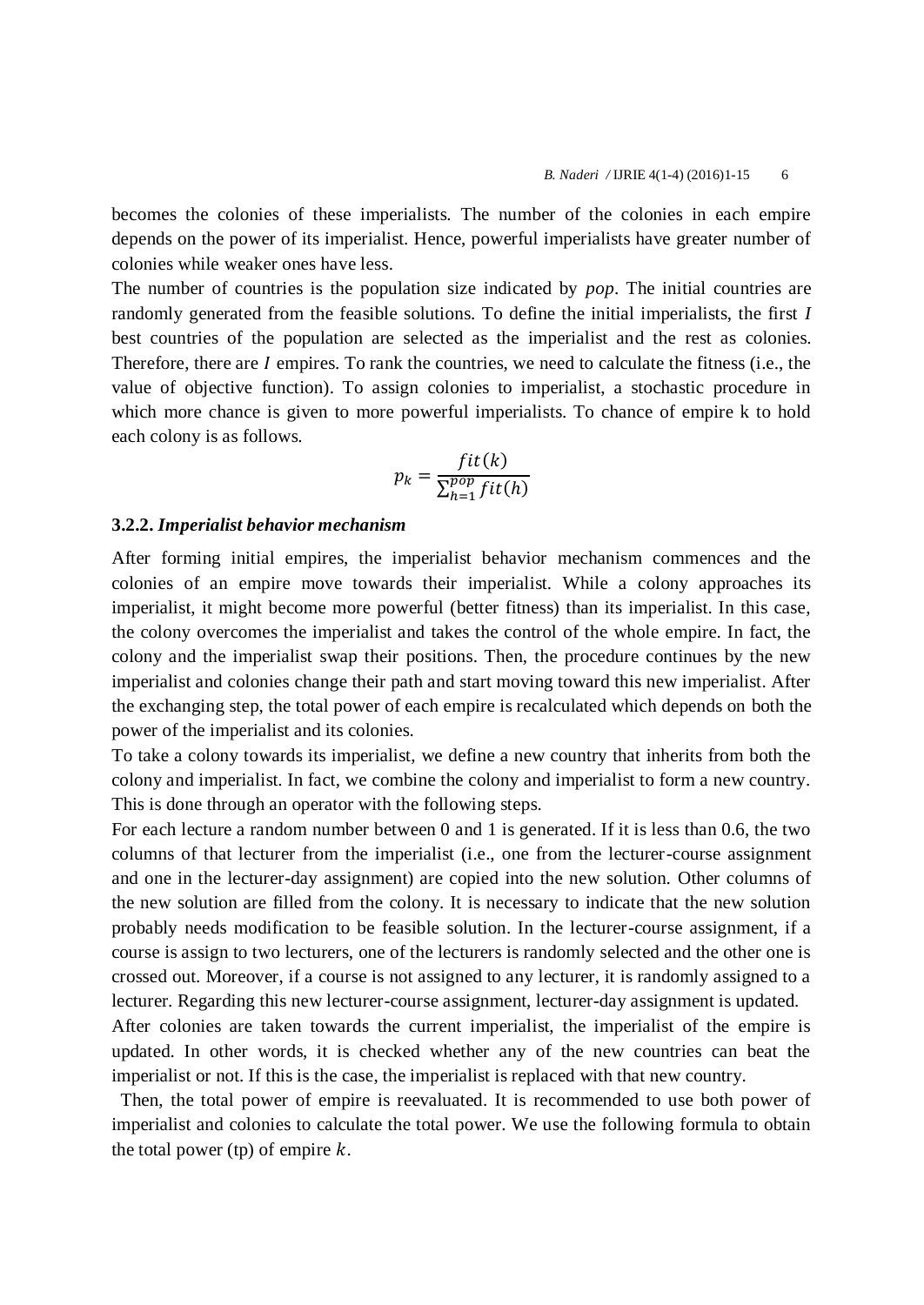$$
tp_k = fit_{imperialist} \left( 1 + \frac{\sum_{h=1}^{S_k} fit_h}{\sum_{h=1}^{pop} fit_h} \right)
$$

where  $s_k$  is the number of countries in empire k. Figure 1 shows the general procedure of the imperialist behavior mechanism.

| The procedure: The imperialist behavior mechanism                                                        |
|----------------------------------------------------------------------------------------------------------|
| For $k = 1$ to I do                                                                                      |
| Take imperialist of empire k                                                                             |
| For $x = 1$ to $s_k$ do                                                                                  |
| Generate new countries by combing imperialist and xth colony of empire                                   |
| k using cyclic operator                                                                                  |
| <b>Endfor</b>                                                                                            |
| Evaluate the new countries.                                                                              |
| Update the imperialist and colonies of empire $k$                                                        |
| <b>Endfor</b>                                                                                            |
| Calculate the total power of all the empires                                                             |
| $\mathbf{r}$ , and the contract of $\mathbf{r}$ , and $\mathbf{r}$ , and $\mathbf{r}$ , and $\mathbf{r}$ |

**Fig 1**. The general procedure of imperialist behavior mechanism

# **3.2.3.** *Imperialist competition mechanism*

In the imperialistic competition process, empires endeavor to conquer colonies of other empires and control them. When an imperialist broadens its empire by conquering more colonies, it becomes more enhanced. On the other hand, the imperialist losing its colonies becomes weaker. Once an empire loses all of its colonies, it is collapsed. After a while, all the empires, one by one with exception of the most powerful one, will vanish. When all the colonies of the single remaining empire have the same position with their imperialist, consequently the same fitness, the algorithm converges to the best solution. To implement this concept, at each iteration, the weakest empire is selected and its weakest colony is given to the most powerful empire.

# **3.3. Simulated annealing**

The simulated annealing (SA) is a local search based metaheuristic simulating the annealing process [28]. SA includes a mechanism, called acceptance criterion, which enables it to partially avoid getting trapped in local optima. The acceptance criterion decides if the new generated solution is accepted or not. In this mechanism, even inferior solutions might be accepted.

# **3.3.1.** *The structure and acceptance criterion*

Simulated annealing starts from an initial solution, and a series of moves are made until a stopping criterion is met. The basic idea of SAs is to generate a new permutation *s* by an operator from the neighborhood of the current permutation *x*. This new sequence is accepted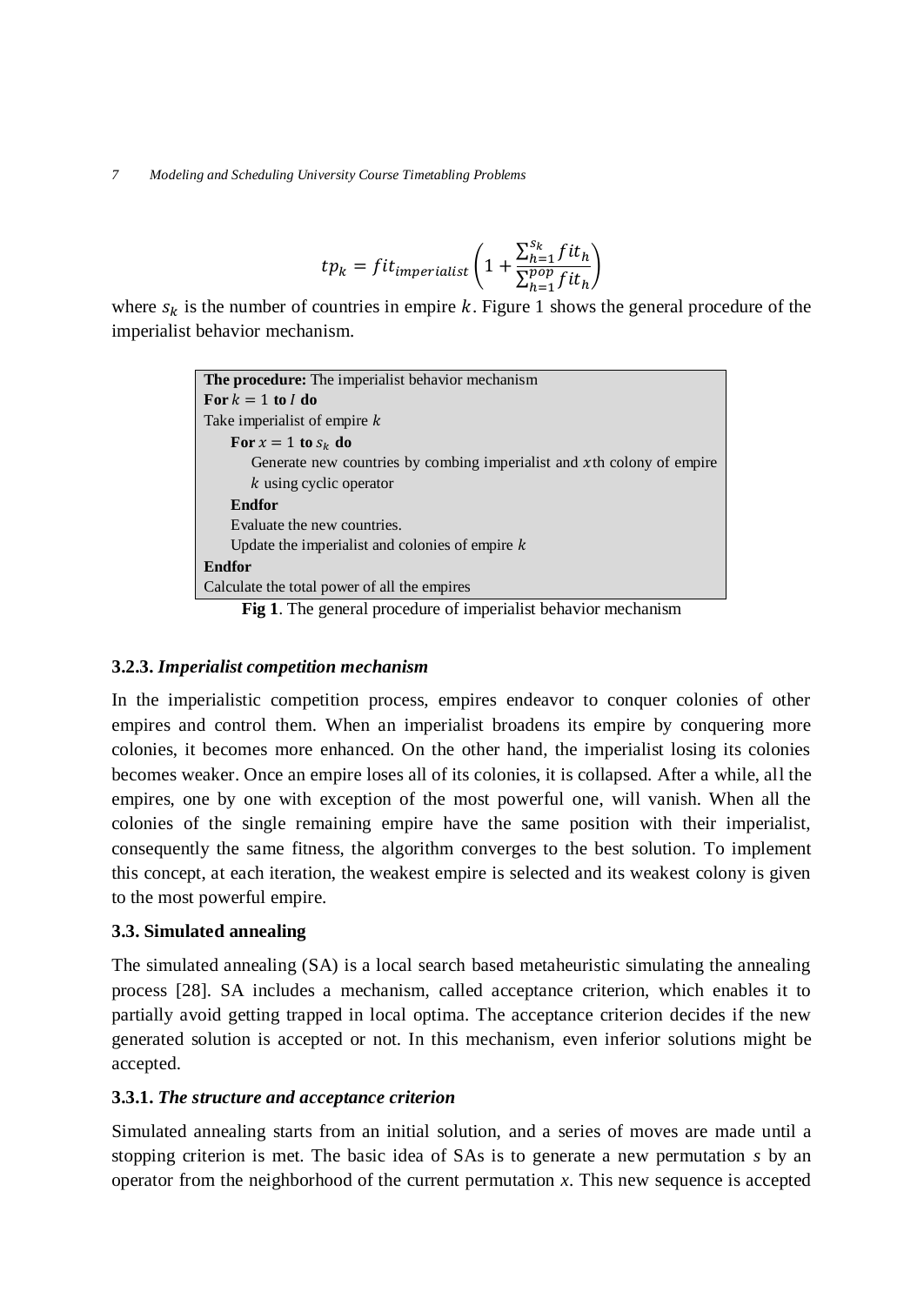or rejected by another random rule. A parameter *t*, called the temperature, controls the acceptance rule. The variation between objective values of two candidate solutions is computed  $\Delta = \frac{fit(s)}{fit(x)}$ . If  $\Delta \leq 0$ , permutation *s* is accepted. Otherwise, permutation *s* is accepted with probability equal to  $exp(\Delta/t_i)$ . The algorithm proceeds by trying a fixed number of neighborhood moves at each temperature *ti*, while temperature is gradually decreased. We use exponential cooling schedule,  $t_i = \alpha$ ,  $t_{i-1}$  (where  $\alpha \in (0, 1)$  is temperature decrease rate). The initial temperature is set to be 50 and  $\alpha = 0.97$ .

### **3.3.2.** *Move operator*

In this research, to generate a new solution from the current solution the following procedure is used. One randomly selected course is randomly assigned to another qualified lecturer. Notice that course reassignment affects two lecturers, one with course reduction and the other with course addition. Thus, the number of days that each of these two lecturers is invited might change. Regarding this new assignment, lecturer-day invitations of both lecturers are updated.

### **3.4. Variable neighborhood search**

The general timetabling problem is known to be complex and difficult. In this context, exact solutions would be only possible for problems of limited sizes. Instead, solution algorithms based on metaheuristics have shown to be highly effective. Examples of these algorithms include genetic algorithm [20, 21], Tabu Search [1], simulated annealing [22], variable neighborhood search [4] and so on.

Variable neighborhood search (VNS) is a simple but effective local search based metaheuristic proposed by Mladenovic and Hansen [15]. Local search based methods have been applied in the optimization literature with very good results, like simulated annealing (SA), tabu search (TS) and the iterated local search (ILS). However, all these methods are based on the exploration of a single neighborhood structure. Hence, there exists high probability for them to get trapped in local optima after a certain number of iterations and the move required to separate the algorithms from the local optima cannot be performed. Therefore, they need mechanisms to have sufficient potentiality to escape from local optima.

The reasons why VNS has obtained its acceptability and popularity among researches are due to the utilization of several neighborhood structures, easy to implement and high flexibility and brilliant adaptability of VNS to different problems. VNS has been applied with success to other problems including [10, 12]. In the following sections we further detail the proposed VNS methods.

### **3.4.1.** *General structure*

Instead of iterating over one constant type of neighborhood structure and relying on mechanisms such as random perturbations of ILS or memory structures of TS or metropolis mechanism of SA, VNS proceeds in this case by using a different type of neighborhood structure, which might contain the required improving moves. The term "VNS" is referred to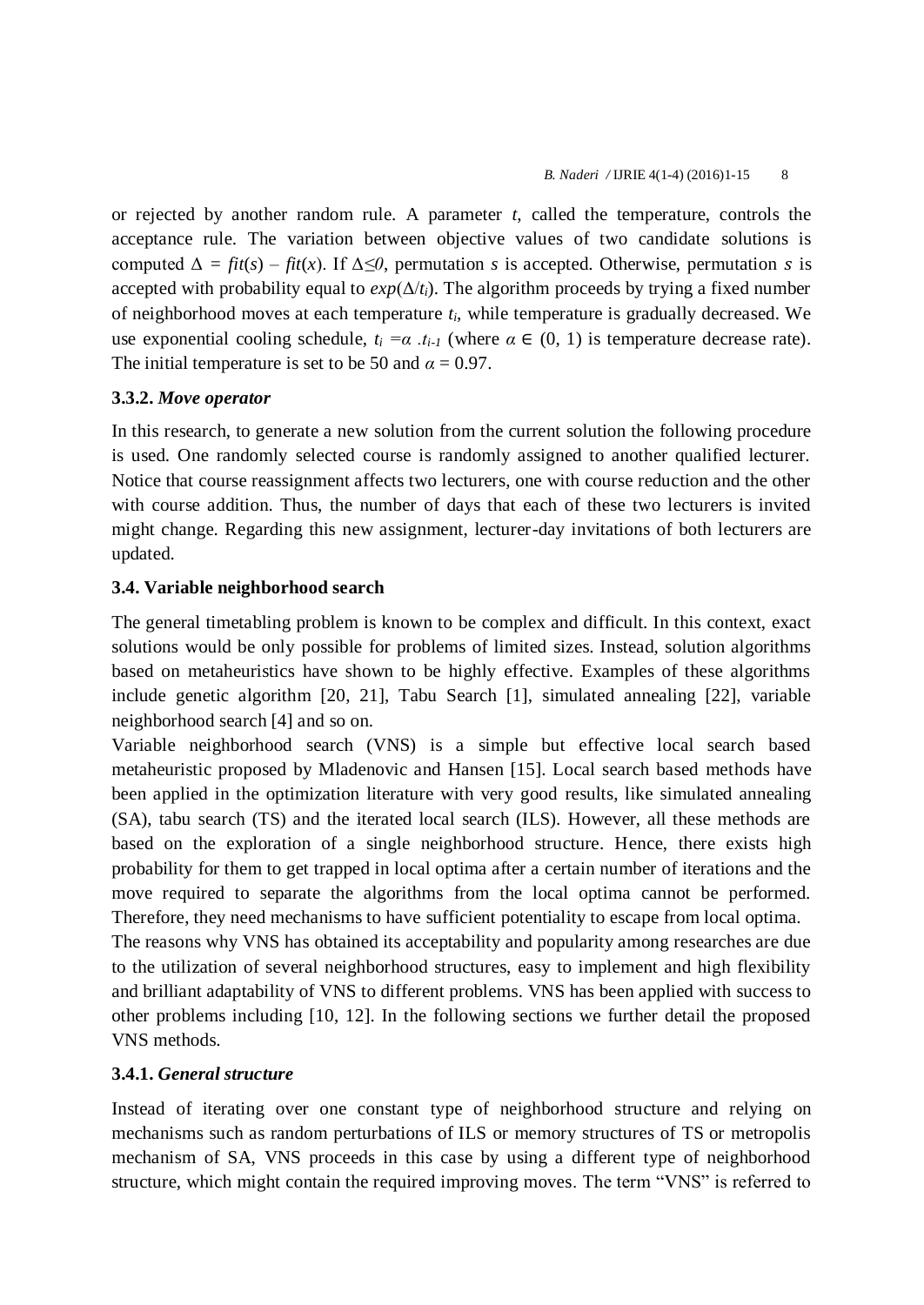all local search based approaches that are centered on the principle of systematically exploring more than one type of neighborhood structure during the search. VNS is based on two important facts: (1) a local optimum with respect to one type of neighborhood is not necessarily so with respect to another type, and (2) a global optimum is a local optimum with respect to all types of neighborhoods [11].

Generally, VNS iterates over some neighborhood structures until some stopping criterion is met. Our proposed VNS algorithm incorporate two different local search types, one local search to improve the course-lecturer assignment, and another one to explore the lecturer-day invitation.

#### **3.4.2.** *Neighborhood search structures*

In the first local search, one course is randomly selected and reassigned to another qualified lecturer who has the highest preference. Notice that course reassignment affects two lecturers, one with course reduction and the other with course addition. Thus, the number of days that each of these two lecturers is invited might change. Regarding this new assignment, lecturerday invitations of both lecturers are updated. The local search repeats for all courses at random without repetition. Therefore,  $n$  new solutions are generated by reassigning each course. The best solution among these new solutions is selected. The current solution is replaced with the best solution if it is better than the current solution. In this case, the local search restarts; otherwise, the search proceeds with the second local search. Figure 2 shows the outline of the proposed VNS.

| <b>Procedure:</b> The_local_search_type 1             |
|-------------------------------------------------------|
| $\theta$ = Take the current solution                  |
| For $i = 1$ to n do                                   |
| Reassign course $i$ at random without repetition      |
| Endfor                                                |
| $\theta$ = The best solution of reassigning courses   |
| <b>Fig 2.</b> General outline of local search type 1. |

In the second local search, one lecturer is randomly selected, and then, the day of invitation changes from the day with the most course load to the day with the least course load. The second local search is applied on all lecturers at random without repetition. Therefore, it results in  *new solutions generated by rescheduling each lecturer. The best solution among* these new solutions is selected. The current solution is replaced with the best solution if it is better than the current solution. If this is the case, the second local search restarts. Otherwise, the algorithm continues with the first local search. Figure 3 shows the outline of the local search type 2. The algorithm repeats until the stopping criterion is met.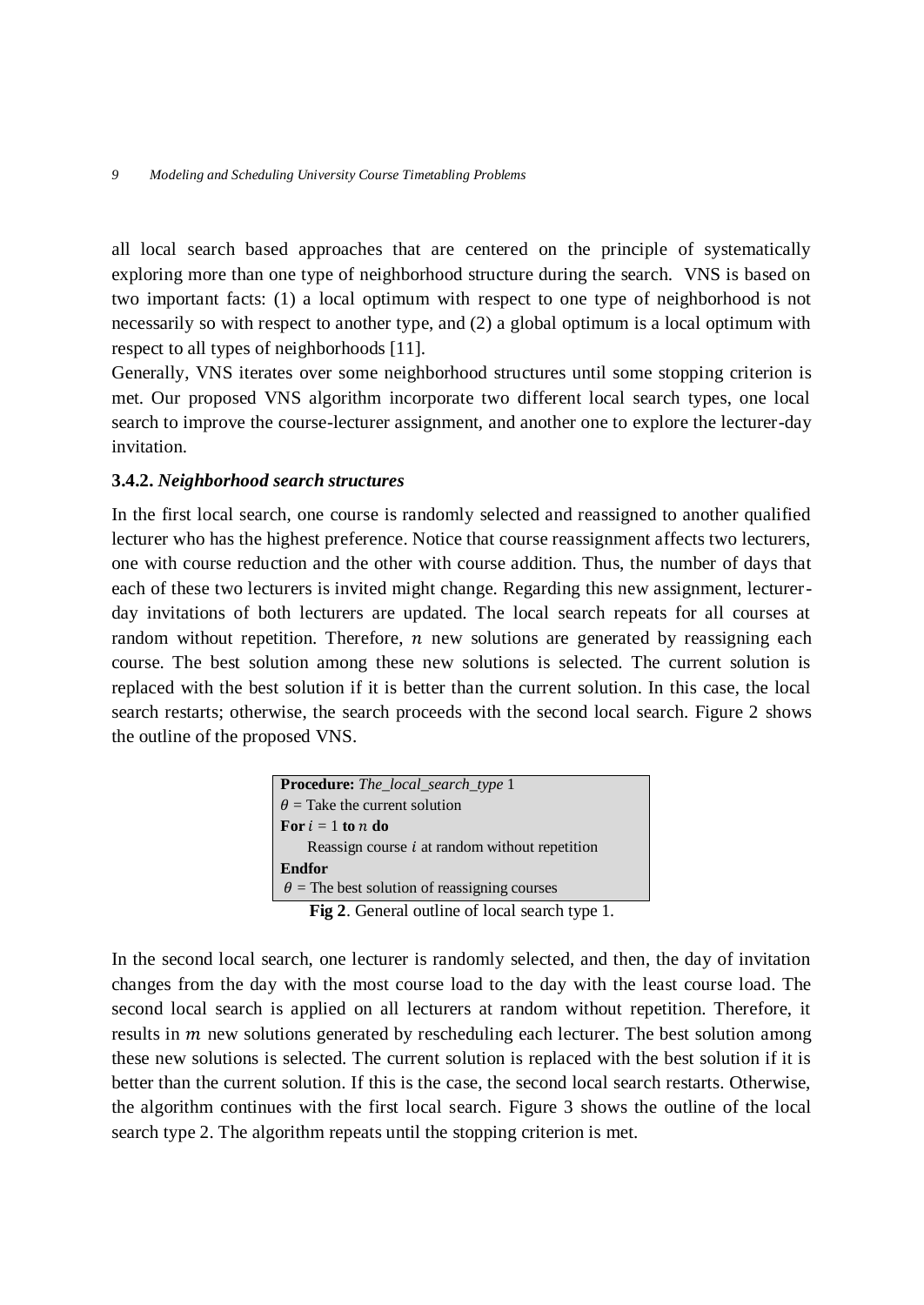| <b>Procedure:</b> The_local_search_type 2                                                                                                          |
|----------------------------------------------------------------------------------------------------------------------------------------------------|
| $\theta$ = Take the current solution                                                                                                               |
| For $i = 1$ to m do                                                                                                                                |
| Reschedule lecturer $i$ at random without repetition                                                                                               |
| <b>Endfor</b>                                                                                                                                      |
| $\theta$ = The best solution of rescheduling courses                                                                                               |
| $\Gamma_{1}^{1} = 2$ $\Gamma_{1}^{1} = 1$ $\Gamma_{2}^{1} = 1$ $\Gamma_{3}^{1} = 1$ $\Gamma_{4}^{1} = 1$ $\Gamma_{5}^{1} = 1$ $\Gamma_{6}^{1} = 2$ |

**Fig 3**. General outline of local search type 2.

### **4. Numerical experiments**

This section evaluates the performance of the model and the proposed algorithms. To evaluate their performance, we generate two sets of experimental instances. The first set includes small-sized instances and is used to analyze the model's capability of solving the problem and general performance of the algorithms. The model is implemented in CPLEX and run on a PC with 2.0 GHz Intel Core 2 Duo and 2 GB of RAM memory. It is allowed a maximum of 600 seconds of computational time. The algorithms are also implemented in  $C_{++}$  and ran on the same PC. The stopping criterion is set at a limit CPU time fixed to nm seconds. This stopping criterion allows for more time as the number of courses or lecturers increases.

To gauge the performance, we use the relative percentage deviation (RPD) as the performance measure [29]. RPD is calculated as follows.

$$
RPD = \frac{SOL - UB}{UB} \times 100
$$

where SOL and UB is the solution of the algorithm and the upper bound of a given instance which is equal to the best objective found for the given instance.

### **4.1. Parameter setting**

The parameter of ICA is the population size and that of SA is cooling rate. VNS is also has no parameter. The considered population sizes are {20, 40, 70, 100}. The considered levels for cooling rate are {0.95, 0.90, 0.85, 0.8}. We generate 20 different instances. Then we solve them by the obtained algorithms. Figure 4 shows the results. As it can be seen, for ICA the best population size is 70 while this value for GA is 40. The best cooling rate is also 0.9.

#### **4.2. The experiment on small-sized instances**

In this subsection, the model and algorithms solve the small-sized instances. The model is capable of solving the instances up to  $m = 60$  and  $n = 15$  in less than 60 seconds where the instances with  $m = 80$  are solved within 500 seconds. The model could not solve instances with  $m = 100$  in less than 600 seconds.

Table 1 shows the average RPD obtained by the tested algorithms in each group size. As it could be seen, ICA generally outperforms the other algorithms with average RPD of 0.96%.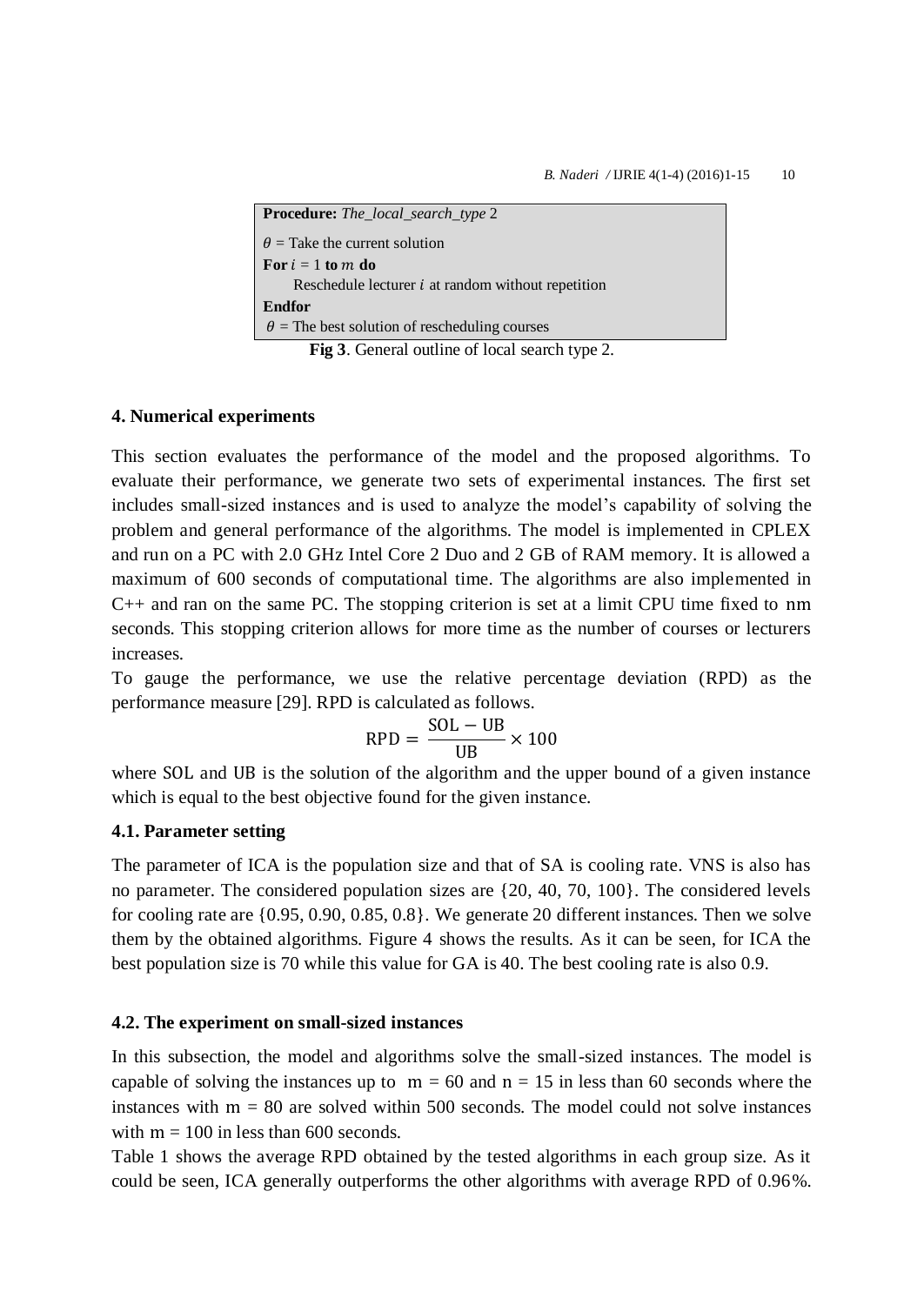The worst performing algorithm is SA with average RPD of 2.83%. Considering the performance versus different problem sizes, the proposed ICA performs well in all sizes.



**Fig 4.** The average RPD and LSD intervals for the tested algorithms

| <b>Table 1.</b> The average RPD of the algorithms on small-sized instances |                  |                |            |           |            |  |
|----------------------------------------------------------------------------|------------------|----------------|------------|-----------|------------|--|
| Instance                                                                   |                  |                | <b>ICA</b> | <b>SA</b> | <b>VNS</b> |  |
| m                                                                          | $\boldsymbol{n}$ | $\epsilon$     |            |           |            |  |
| 20                                                                         | 5                | 4              | 0.44       | 2.01      | 1.17       |  |
|                                                                            |                  | $\overline{4}$ | 0.68       | 1.50      | 1.57       |  |
| 40                                                                         | 10               | 5              | 1.48       | 1.13      | 1.32       |  |
|                                                                            | 15               | 5              | 1.13       | 1.86      | 2.90       |  |
| 60                                                                         | 10               | 6              | 1.63       | 2.06      | 1.16       |  |
|                                                                            | 15               | 6              | 0.41       | 3.70      | 2.12       |  |
| 80                                                                         | 15               |                | 1.14       | 5.65      | 3.42       |  |
|                                                                            | 20               | 7              | 0.78       | 4.74      | 1.59       |  |
| Average                                                                    |                  |                | 0.96       | 2.83      | 1.91       |  |

### **4.3. The experiment on large-sized instances**

This section the proposed algorithms are evaluated and compared on the set of 60 large-sized instances mentioned earlier. Table 2 shows the results obtained by the algorithms, averaged by each combination n and m. Figure 5 shows the average RPD and least significant difference (LSD) intervals for the three tested algorithms. The best performing algorithm is ICA with the average RPD of 1.56%. VNS obtains the second rank with the average RPD of 2.11% while the worst performing algorithm is SA with average RPD of 2.79%.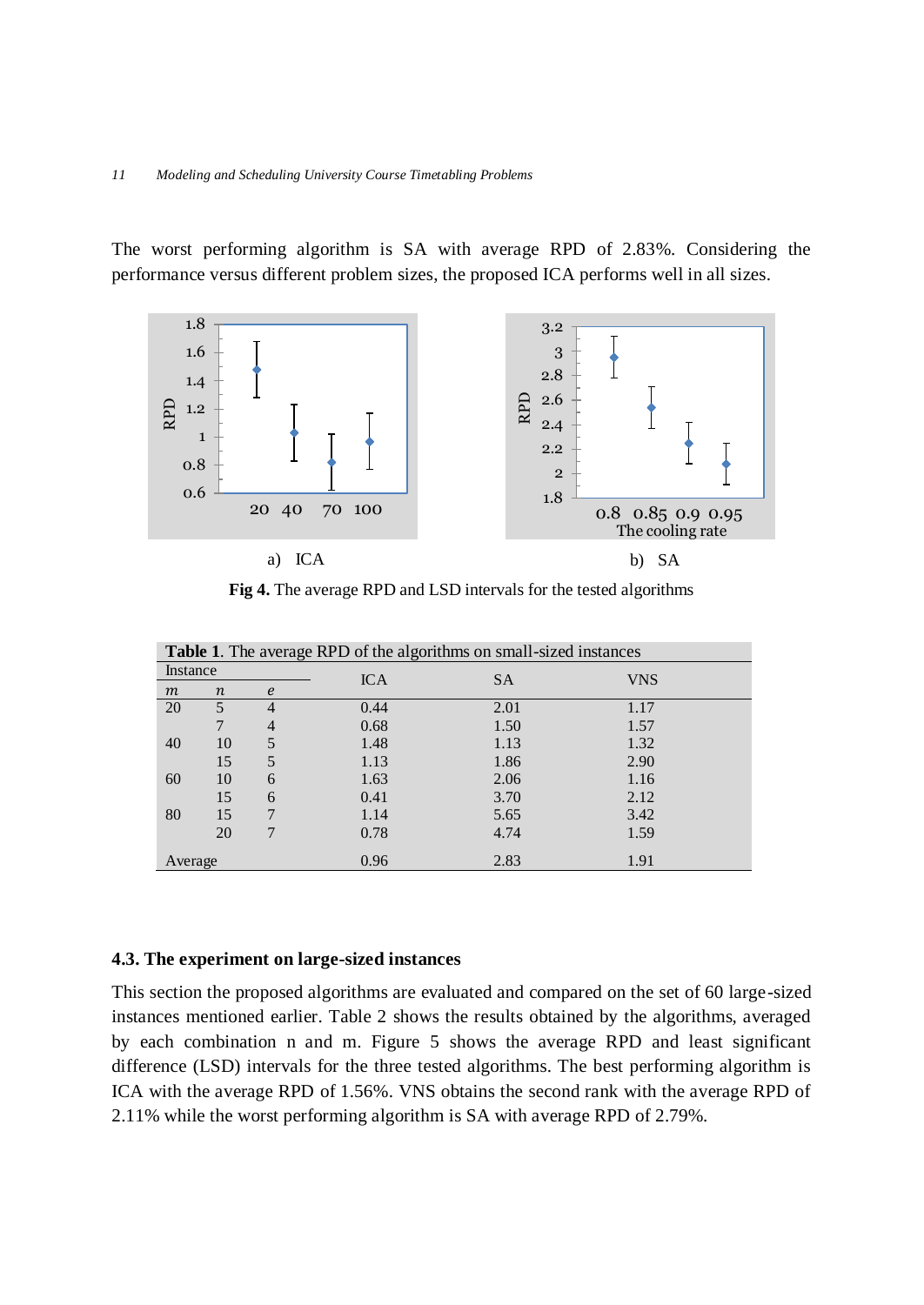#### *B. Naderi* / **IJRIE** 4(1-4) (2016)1-15 12

| <b>Table 2.</b> The average RPDs obtained by the algorithms |                  |            |           |            |  |  |
|-------------------------------------------------------------|------------------|------------|-----------|------------|--|--|
| $\mathfrak{m}$                                              | $\boldsymbol{n}$ | Algorithms |           |            |  |  |
|                                                             |                  | <b>ICA</b> | <b>SA</b> | <b>VNS</b> |  |  |
| 100                                                         | 20               | 1.21       | 2.67      | 1.66       |  |  |
|                                                             | 30               | 1.40       | 2.17      | 1.56       |  |  |
| <b>200</b>                                                  | 30               | 1.23       | 3.40      | 2.68       |  |  |
|                                                             | 50               | 1.54       | 2.74      | 1.71       |  |  |
| 300                                                         | 50               | 1.39       | 2.40      | 2.41       |  |  |
|                                                             | 70               | 1.67       | 3.35      | 2.64       |  |  |
| Average                                                     |                  | 1.41       | 2.79      | 2.11       |  |  |



**Fig 5**. Means plot and LSD intervals for the different algorithms

# **5. Conclusion**

This paper studied the university course timetabling problem. The objective was to schedule courses to maximize the total preference of lecturer-course, lecturer-day and course-day. The mathematical model of the problem was built. This model was an integer linear program and capable of solving problems up to 6 courses and 15 lecturers. Then, three advanced metaheuristics were designed to solve the large-sized problems. The algorithms were based on imperialist competitive algorithm, simulated annealing and variable neighborhood search. They employed novel procedures such as encoding scheme, move operator and crossing operators. The algorithms were first tuned and then evaluated by comparing with the optimal solutions obtained by the model. The algorithms were further evaluated on a set of larger problems. The results show that the proposed imperialist competitive algorithm outperforms the other algorithms.

#### **Acknowledgement**

The author thanks the research deputy of Kharazmi University for supporting this study as a research project.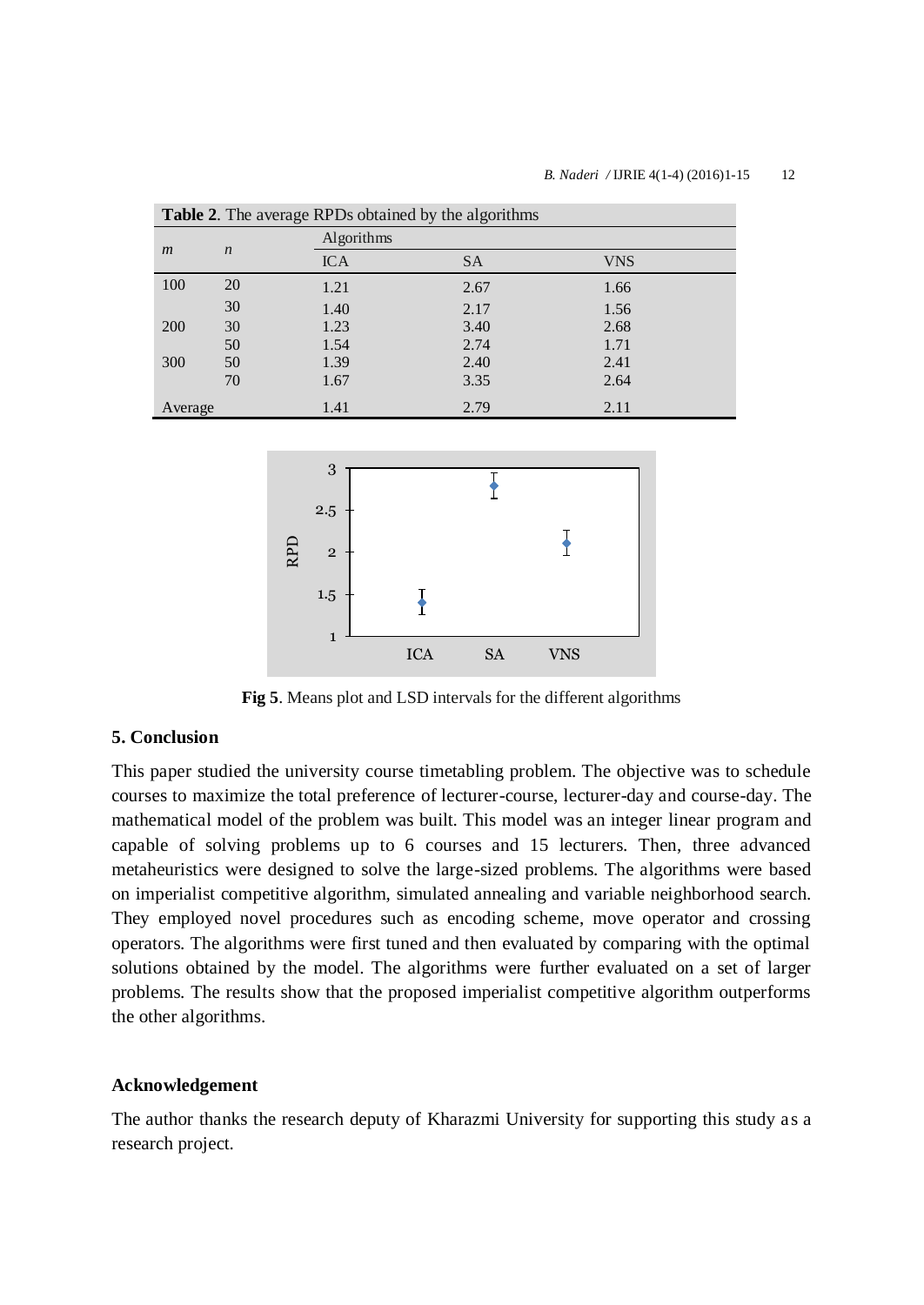### **References**

- [1] Aladag, C.H., Hocaoglu, G., and Basaran M.A. (2009). "The effect of neighborhood structures on tabu search algorithm in solving course timetabling problem", Expert Systems with Applications, 36, pp. 12349–12356.
- [2] Al-Yakoob, S.M., and Sherali, H.D. (2007). "A mixed-integer programming approach to a class timetabling problem: A case study with gender policies and traffic considerations", European Journal of Operational Research, 180, pp. 1028–1044.
- [3] Bardadym, V.A. (1996). "Computer-aided school and university timetabling: The new wave". In E. Burke and P. Ross (Eds.), Practice and theory of automated timetabling. Lecture notes in computer science, 1153, pp. 22–45. Berlin: Springer.
- [4] Boland, N., Hughes, B.D., Merlot, L.T.G., and Stuckey P.J. (2008). "New integer linear programming approaches for course timetabling", Computers and Operations Research, 35, pp. 2209–2233.
- [5] Burke, E.K., Eckersley, A.J., McCollum, B., Petrovic, S., and Qu R. (2010). "Hybrid variable neighbourhood approaches to university exam timetabling", European Journal of Operational Research, 206, pp. 46–53.
- [6] Burke, E.K., McCollum, B., Meisels, A., Petrovic, S., and Qu, R. (2007). "A graph-based hyper-heuristic for educational timetabling problems", European Journal of Operational Research, 176, pp. 177–192.
- [7] Causmaecker, P.D., Demeester P., and Vanden Berghe, G. (2009). "A decomposed metaheuristic approach for a real-world university timetabling problem", European Journal of Operational Research, 195, pp. 307–318.
- [8] Daskalaki, S., and Birbas, T. (2005). "Efficient solutions for a university timetabling problem through integer programming", European Journal of Operational Research, 160, pp. 106–120.
- [9] Dimopoulou, M., and Miliotis, P. (2004). "An automated university course timetabling system developed in a distributed environment: A case study", European Journal of Operational Research, 153, pp. 136–147.
- [10] Flesza, K., and Hindi, K.S. (2004). "Solving the resource-constrained project scheduling problem by a variable neighborhood search", European Journal of Operational Research, 155, pp. 402–413.
- [11] Hansen, P., and Mladenovic, N. (2001). "Variable neighborhood search: principles and applications", European Journal of Operational Research, 130, pp. 449–467.
- [12] Liao, C.J., and Cheng, C.C. (2007). "A variable neighborhood search for minimizing single machine weighted earliness and tardiness with common due date", Computers and Industrial Engineering, 52, pp. 404–413.
- [13] Lü, Z., and Hao, J.K. (2010). "Adaptive Tabu Search for course timetabling", European Journal of Operational Research, 200, pp. 235–244.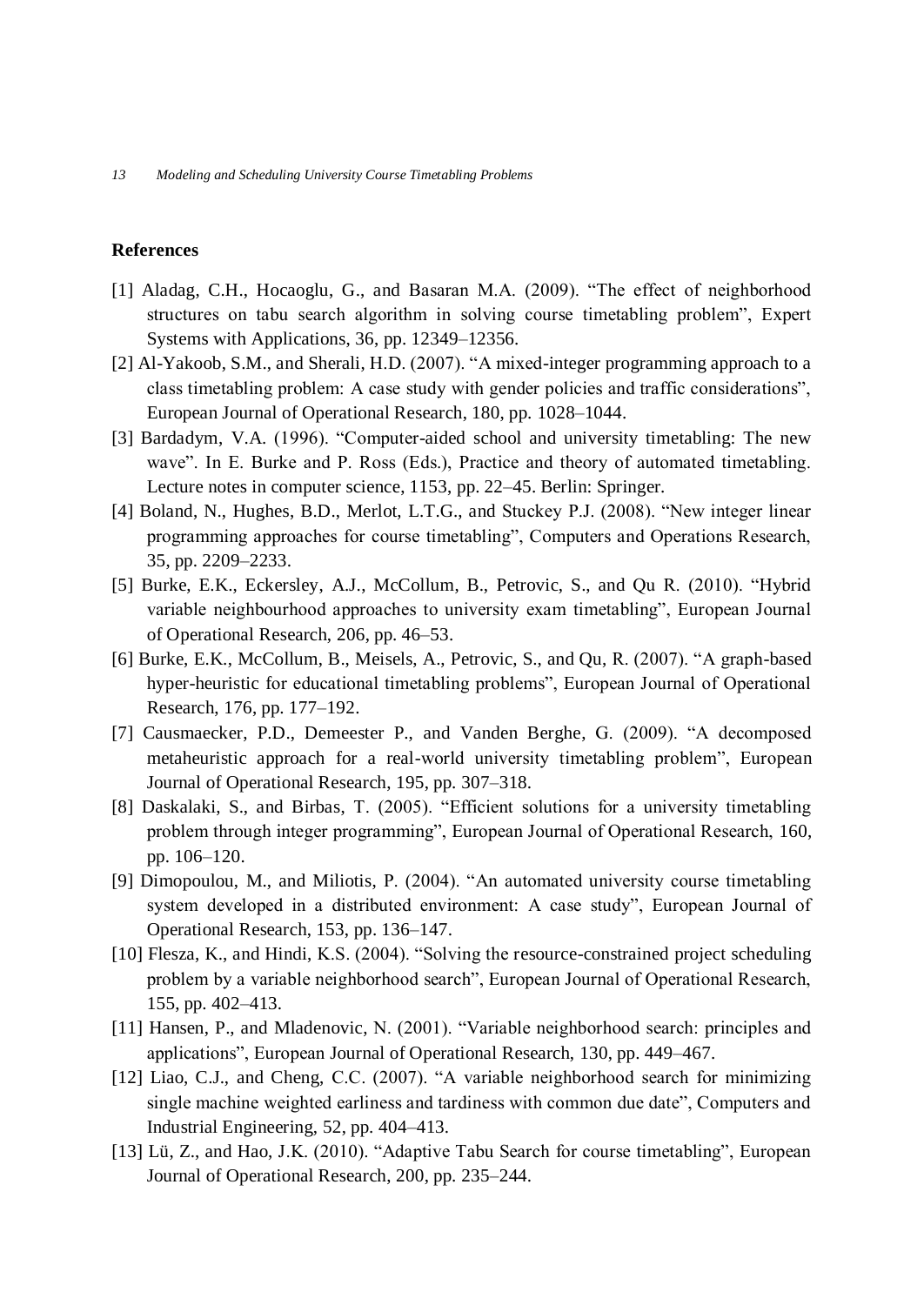- [14] [Teoh,](http://link.springer.com/search?facet-author=%22Chong+Keat+Teoh%22) C.K., [Wibowo,](http://link.springer.com/search?facet-author=%22Antoni+Wibowo%22) A., and [Ngadiman,](http://link.springer.com/search?facet-author=%22Mohd+Salihin+Ngadiman%22) M.S. (2013). Review of state of the art for metaheuristic techniques in Academic Scheduling Problems, [Artificial Intelligence](http://link.springer.com/journal/10462)  [Review,](http://link.springer.com/journal/10462) 10.1007/s10462-013-9399-6.
- [15] Mladenovic, N., and Hansen, P. (1997). "Variable neighborhood search", Computers and Operations Research, 24, pp. 1097–1100.
- [16] MirHassani, S.A. (2006). "A computational approach to enhancing course timetabling with integer programming", Applied Mathematics and Computation, 175, pp. 814–822.
- [17] [MirHassani,](http://link.springer.com/search?facet-author=%22S.+A.+MirHassani%22) S.A., and [Habibi,](http://link.springer.com/search?facet-author=%22F.+Habibi%22) F., (2013). Solution approaches to the course timetabling problem, [Artificial Intelligence Review,](http://link.springer.com/journal/10462) 39, pp. 133-149.
- [18] Shiau, D.F. (2011). "A hybrid particle swarm optimization for a university course scheduling problem with flexible preferences", Expert Systems with Applications, 38, pp. 235–248.
- [19] Turabieh, H., Abdullah, S. (2011). "An integrated hybrid approach to the examination time tabling problem", Omega, 39, pp. 598–607.
- [20] Wang, Y.Z. (2002). "An application of genetic algorithm methods for teacher assignment problems", Expert Systems with Applications, 22, pp. 295–302.
- [21] Wang, Y.Z. (2003). "Using genetic algorithm methods to solve course scheduling problems", Expert Systems with Applications, 25, pp. 39-50.
- [22] Zhang, D., Liu, Y., M'Hallah, R., and Leung, S.C.H. (2010). "A simulated annealing with a new neighborhood structure based algorithm for high school timetabling problems", European Journal of Operational Research, 203, pp. 550–558.
- [23] Atashpaz-Gargari, E., and Lucas, C., (2007). Imperialist competitive algorithm: an algorithm for optimization inspired by imperialistic competition. IEEE Congress Evolutionary Computers, Singapore, pp. 4661–4667.
- [24] Atashpaz-Gargari, E., Hashemzadeh, F., Rajabioun, R., and Lucas, C., (2008). Colonial competitive algorithm, a novel approach for PID controller design in MIMO distillation column process. International Journal of Intelligent Computation and Cyberntic, 1, pp. 337–355.
- [25] Bagher, M., Zandieh, M., and Farsijani, H., (2010). Balancing of stochastic U-type assembly lines: an imperialist competitive algorithm. International Journal of Advanced Manufacturing Technology, 54, pp. 271–285.
- [26] Banisadr, A.H., Zandieh, M., and Mahdavi, I., (2013). A hybrid imperialist competitive algorithm for single-machine scheduling problem with linear earliness and quadratic tardiness penalties. [International Journal of Advanced Manufacturing Technology,](http://link.springer.com/journal/170) pp. 981-989.
- [27] Zhou, W., Yan, J., Li, Y., Xia, C., and Zheng, J., (2013). Imperialist competitive algorithm for assembly sequence planning. International Journal of Advanced Manufacturing Technology, 67, pp. 2207-2216.
- [28] Kolon, M., (1999). Some new results on simulated annealing applied to the job shop scheduling problem. European Journal of Operational Research, 113, pp. 123–136.